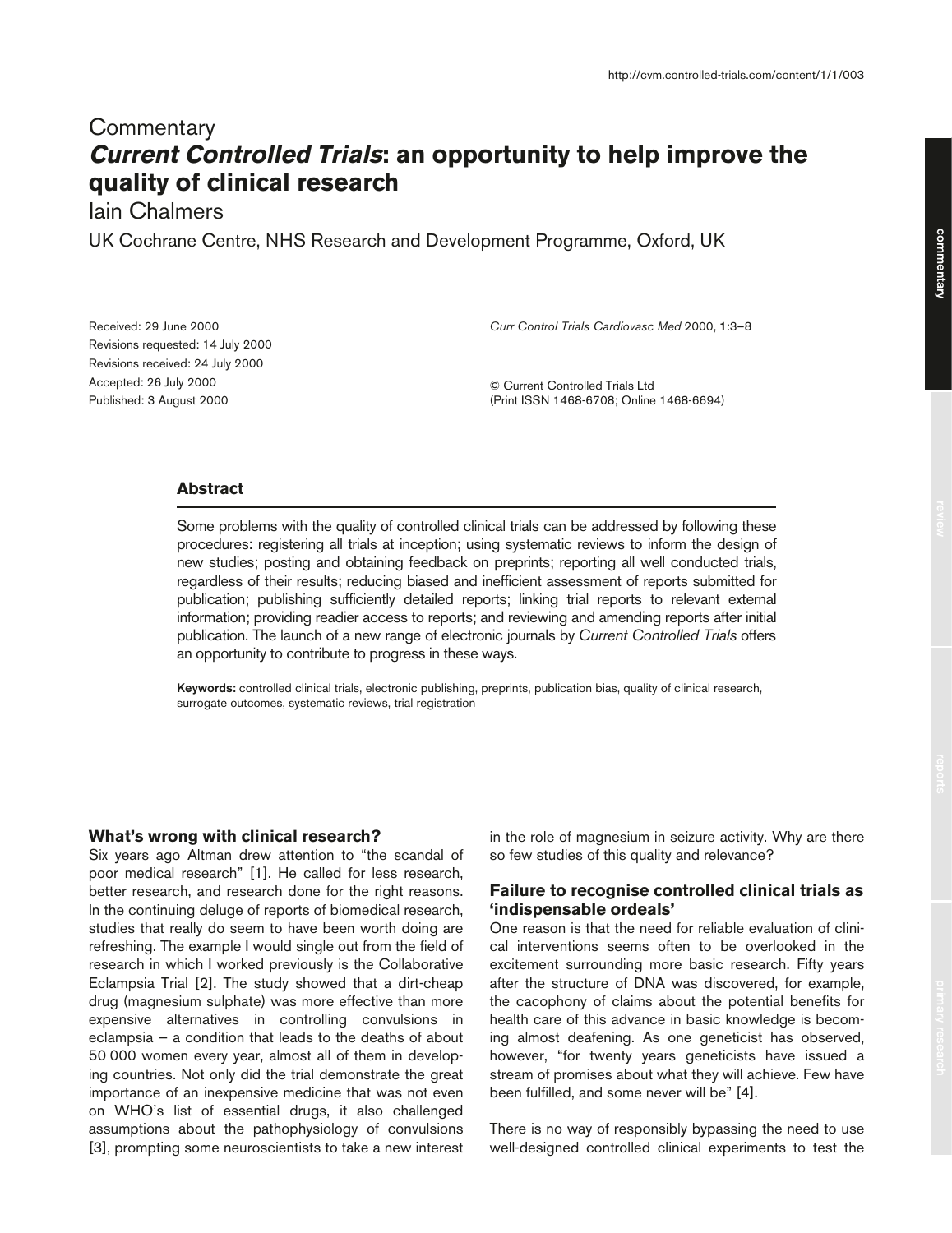validity of therapeutic theories, whether these have been derived from basic research, or from clinical impressions. In a recently reported controlled trial of E5 murine monoclonal anti-endotoxin involving over 1100 patients, for example, no benefit of this product could be detected, despite the fact that basic understanding of Gram-negative sepsis has grown importantly over the past 20 years [5]. A decade after the genetic defect leading to cystic fibrosis was identified, people with the condition are asking when they will see dividends to their health resulting from the discovery.

Very occasionally, the effects of new treatments are so dramatic that carefully controlled research is unnecessary. Usually, however, research designed to distinguish both the effects of biases and the play of chance from treatment effects is needed to protect the interests of patients. These controlled clinical trials are 'indispensable ordeals' [6] for testing the validity of therapeutic hypotheses derived from more basic research or clinical anecdote. They are the principal means of ensuring that the health care interventions on offer to the public are useful, and that they are acceptably safe, at least in the short term.

#### **Failure to study outcomes that matter to patients**

Not only must theories be validated in controlled trials, they must be validated in ways that are meaningful to patients. Psaty and his colleagues have drawn attention to the need to study effects on outcome measures that matter to patients and practitioners [7]. Reliance on surrogate outcomes sometimes has catastrophic consequences. For example, as people who develop rhythm abnormalities during heart attacks are more likely to die prematurely, the demonstration that drugs could reduce these arrhythmias was taken to be an important therapeutic advance. Although Furberg, in an early systematic review of the relevant controlled trials warned that a beneficial effect of these drugs on mortality could not be assumed [8], they continued to be used for nearly a decade. At the peak of their use in the late 1980s, it has been estimated that anti-arrhythmic drugs were causing between 20 000 and 70 000 premature deaths every year in the United States alone [9]. This yearly total of deaths is of the same order of magnitude as the total number of Americans who died in the Vietnam War.

## **Failure to cumulate the results of all welldesigned studies scientifically**

The scale of this disaster might have been contained if clinical researchers behaved in ways that acknowledge that science is cumulative. Over 50 controlled trials of anti-arrhythmic drugs were performed [10] before their lethal capacity was finally acknowledged. That would not have happened if clinical researchers, before embarking on further studies, had routinely prepared or consulted

updates [11,12] of Furberg's worrying systematic review [8]. In addition, the lethal trend would have emerged sooner if the results of new trials had been presented in the context of an updated systematic review of all the other relevant evidence from controlled trials. This process is still extremely rare, even among reports of trials in the most prominent general journals [13].

The scale of the anti-arrhythmic drug disaster might also have been reduced if all the relevant research had been published. In 1993, Cowley and his colleagues [14], commendably, pointed out how an unpublished study performed in 1980 might have "provided an early warning of trouble ahead". Nine patients had died among those assigned to the anti-arrhythmic drug (lorcainide) compared with only one patient among those assigned placebo. "When we carried out our study in 1980", they reported, "we thought that the increased death rate was an effect of chance…..The development of lorcainide was abandoned for commercial reasons, and this study was therefore never published; it is now a good example of 'publication bias'", the bias through which 'negative' results of research are less likely to be reported [15].

## **Acquiescence in distorted clinical research agendas**

Failure to publish the results of controlled trials for commercial reasons is one of the reasons for growing doubts about the integrity of clinical research. Recent commentaries in both *The Lancet* [16] and the *New England Journal of Medicine* [17] have drawn attention to the worrying incentives that drive those involved in clinical research, and the increasingly dubious relationships that are developing between academia and industry. One of the editorialists asks bluntly 'Is academic medicine for sale?'

Not only does the influence of industry within academia raise worrying questions about the research that does get done and reported; it also raises questions about the research that does not get done. Commercial priorities distort the ways in which inevitably limited clinical research capacity is used. The 'opportunity cost' of this tendency is that many questions about the effects of interventions intended to improve health, particularly aspects of health (such as eclampsia) in the poorer parts of the world [18], may not be addressed because they do not interest the commercial sector. Examples of issues of importance to the public's health include aspirin for myocardial infarction [19], indomethacin for early dementia [20], corticosteroids for head injury [21,22]; carotid endarterectomy for cerebral ischaemia [23], investigations for benign chronic headache [24], and counselling for psychological distress [25].

Commercial interests are not the only influences leading to patterns of clinical research that do not serve the interests of patients. Perverse reward systems within academia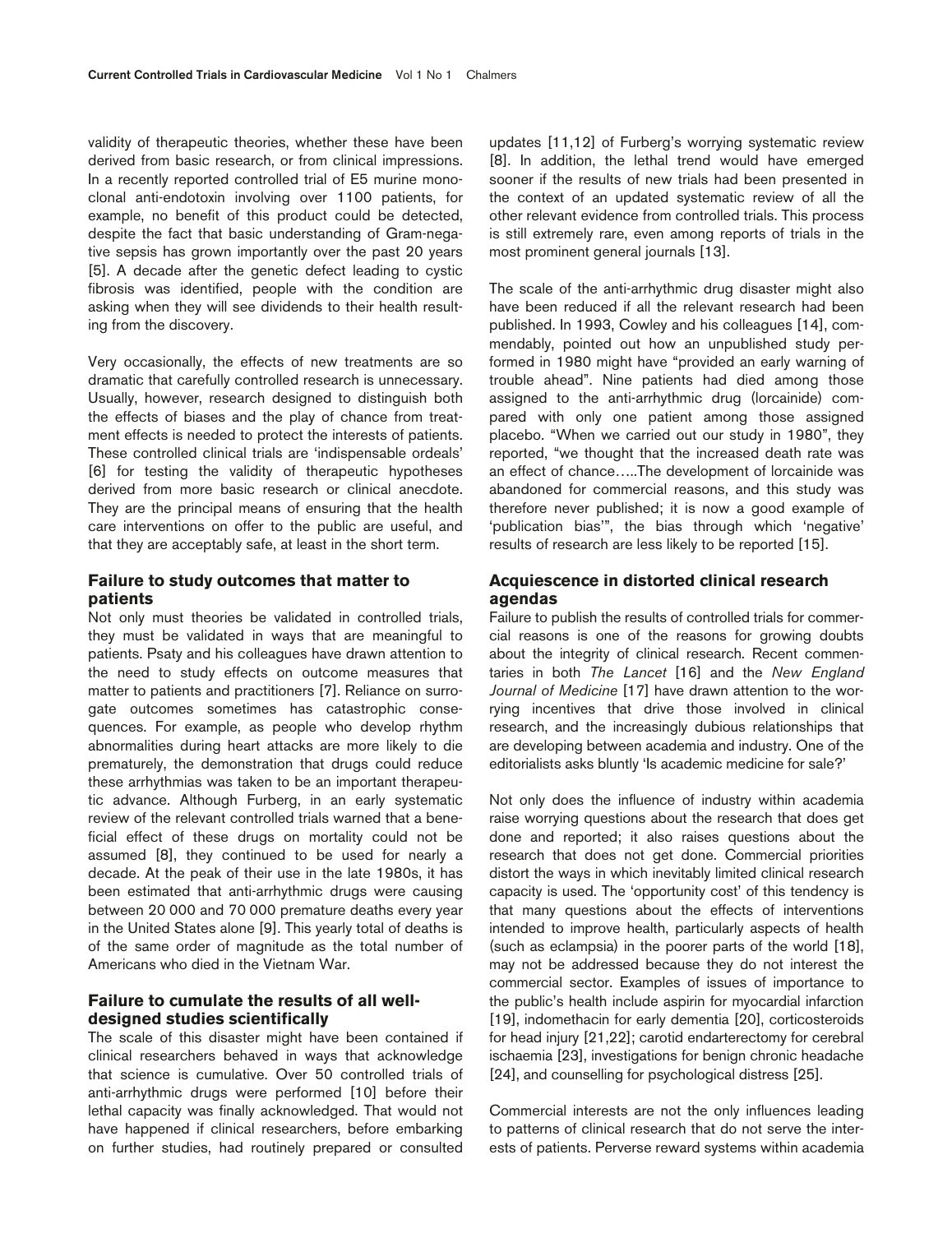must share some of the responsibility. Relman, a former editor of the *New England Journal of Medicine*, had this scientifically bizarre advice for his readers: "Large-scale multi-institutional clinical trials provide less opportunity for authorship than individual or small-group research . . . . Increased opportunities for authorship can be provided if the National Institutes of Health encourage small-scale clinical trials carried out by individual investigators." [26]. Given the continuing problem of trials that are too small to rule out effects of likely importance to patients, such advice suggests a concern to ensure that, first and foremost, research should serve the interests of academic investigators, not patients.

Other evidence that researchers do not have patients sufficiently in mind when they design controlled trials comes from the results of surveys to assess whether doctors themselves would agree to participate in the trials to which they are expected to recruit patients. For example, asked whether they would consent to participate in each of six lung cancer trials for which, as patients, they might be eligible, between 36 and 89 per cent of a sample of Canadian physicians who treat the disease said that they would not participate [27].

## **How can electronic media be exploited to improve the quality of clinical research?**

Electronic publishing offers scope for improving the quality, relevance and reporting of clinical research [28]. For the reasons already noted, in no field of biomedical research is improvement more important than in the design, conduct, analysis and reporting of controlled trials. Guided by some principles relevant to promoting the quality and relevance of controlled trials, the new range of electronic journals being launched by *Current Controlled Trials* thus offers an important opportunity to contribute to progress.

#### **Registering all controlled trials, at inception**

The scientific and ethical reasons for prospective registration of controlled trials are now widely accepted [29–31]. Among the major international pharmaceutical companies, Glaxo Wellcome has led the way in developing a disclosure policy. The company has introduced a policy of registering information on its clinical trials programmes, and is committed to publishing all clinical trials, and stating the protocol number in every report of each trial, to avoid any confusion and double counting [32].

There are three main reasons for requiring prospective registration of controlled trials. First, agencies that fund research need to take their decisions in the light of information about relevant ongoing research - to avoid duplication of effort, to promote appropriate replication, and to promote collaboration, for example, in multicentre trials and/or prospective meta-analyses. Second, patients, clinicians and other decision makers need to be informed about trials in

which they can participate, or to which they can contribute in other ways. Third, people using evidence from controlled trials to guide policies and practice, and decisions about further research, need to be confident that they are aware of all the trial evidence relevant to a particular question.

Working in collaboration with research funding organisations and others around the world, *Current Controlled Trials* has established a *meta-Register of Controlled Trials* [http://controlled-trials.com], and this now contains basic details about thousands of ongoing controlled trials. In addition, *Current Controlled Trials* has collaborated with the UK's Medical Research Council in piloting and establishing a system for assigning a unique identifier to each of the trials registered in the meta-Register. *Current Controlled Trials* will help investigators to ensure that trials are registered and allocated an International Standard Randomised Controlled Trial Number (ISRCTN), and this will become a required component of all reports of trials published in their journals. In addition, contact details for the centres contributing to multicentre trials can also be provided on and after registration. Many of the trials in the United States registered by CenterWatch [http://www. centerwatch.com] and the National Institutes of Health Clinical Trials Registry [http://clinicaltrials.gov] have supplied this information, and *Current Controlled Trials'* international *meta-Register of Controlled Trials* will be developed along these lines.

Given that some questionable methods are now used to recruit patients to trials [33], it seems likely that groups representing patients will increasingly insist on details of ongoing trials being made publicly available, and that criteria for consumer endorsement of and encouragement of participation in particular trials will be developed and applied. Indeed, I hope that a '*Good Trials Guide'* will be developed by groups representing the interests of consumers. This might be a powerful lever in improving the relevance of clinical trials to patients.

### **Using systematic reviews of existing trials to inform the design of further trials**

Consumer groups and others will wish know the extent to which the design of a trial has taken account of the results of systematic reviews of all relevant previous research. This background information is required both for scientific and for ethical reasons. Funding agencies and research ethics committees have begun to require those applying for support for new controlled trials to refer to systematic reviews of relevant existing trials [34,35]. *Current Controlled Trials* will establish links between electronically held information about ongoing controlled trials and relevant electronically published systematic reviews, for example, those published in *The Cochrane Library* [http://www.update-software.com/ cochrane/cochrane-frame.html].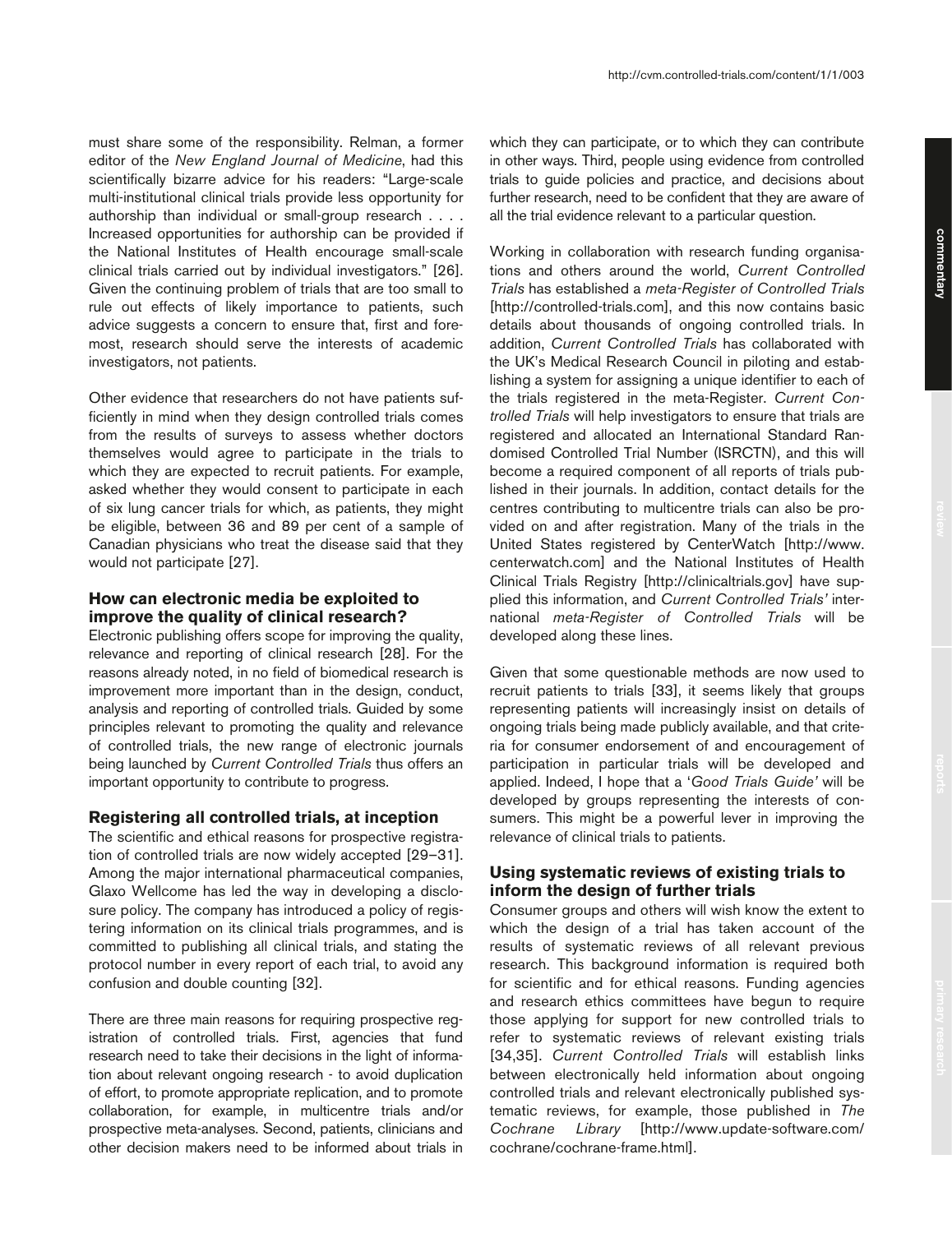#### **Obtaining feedback on preprints of controlled trials**

Publication of preprints of research reports to obtain feedback has been commonplace for many years in some spheres of scientific activity [36]. Although it is a relatively new notion in clinical research, both the *Lancet* [37] and the *British Medical Journal* [38] now offer a 'preprint' service to the research community. *Current Controlled Trials* will also provide a non-refereed preprint depository to which any article can be submitted and which all individuals can access free of charge. Any article can be submitted by its authors, but they will remain responsible for the article's content. The only screening process will be to ensure relevance of the article to the scope of *Current Controlled Trials* and to avoid abusive, libellous or indecent articles.

## **Reporting all well-conducted controlled trials, regardless of their results**

Studies which have yielded 'disappointing' or 'negative' results are less likely to be presented at scientific meetings, reported in print, published promptly, in full reports, in journals that are widely read, in English, and in more than one report; and they are less likely to be cited in reports of later studies [15]. On average, these reporting biases will tend to lead to inferences that interventions are more effective than they are in fact. Journals can help to reduce these biases by requiring authors of reports of controlled trials to state the trial registration details. In addition, although only very basic information about a trial need be submitted to achieve registration, this process offers an opportunity to provide more details about studies. *The Lancet*, for example, has pioneered journal peer review and publication of trial protocols, undertaking to accelerate peer review of reports of such trials on completion [39], a process that will reduce result-dependent biases among reviewers. *Current Controlled Trials* will offer a similar service.

One of the most important undertakings of *Current Controlled Trials* is to publish all trials judged by peer review to have been carried out correctly, irrespective of their results. This undertaking is particularly important in respect of reports of controlled trials that are 'unexciting', but nevertheless can contribute, however modestly, to the sum of knowledge relevant to a particular question. Authors of reports of such trials often find themselves submitting to a succession of print journals, each of which requires submissions in a slightly different format, only to find that none of the journals is prepared to allocate their limited page space to the studies concerned. Not surprisingly, authors may stop trying to publish these studies. The undertaking made by *Current Controlled Trials* will help to reduce these unproductive efforts. This will be of particular help to pharmaceutical companies, which often undertake routine or repetitive trials to fulfil regulatory requirements. Several companies have recently committed to publish results from all their trials by endorsing a set of guidelines on Good Publication Practice [40], so developments that will facilitate this are particularly welcome.

### **Reducing biased and inefficient assessment of trial reports submitted for publication**

Contrary to widely held assumptions, the effectiveness of the much vaunted 'black box' of peer review is not based on empirical evidence supporting most of the various procedures and rituals which it comprises. Indeed, there is evidence that the process can be biased [41]. Largely as a result of initiatives taken under the aegis of the *Journal of the American Medical Association* [42], there has been an encouraging growth in the empirical research required to sort out which of the elements of peer review are worth retaining, and which should be jettisoned. Systematic reviews of this evidence are being prepared (T Jefferson, personal communication) and these will be used to inform the procedures adopted by *Current Controlled Trials*.

#### **Publishing sufficiently detailed reports of controlled trials**

A recurrent criticism of reports of controlled trials is that they are not detailed enough to allow readers to judge the merit of the research, or to apply it sensibly. The reporting guidelines published by the CONSORT Group, and any revisions of these [43], will be used as a basis for judging the acceptability of submissions to *Current Controlled Trials*. *Current Controlled Trials* are working towards providing authors with a standard electronic template for reporting their studies to help them comply with the guidelines. All articles accepted for publication by *Current Controlled Trials* will be published electronically without restrictions on length.

These electronically published reports will exploit all the possibilities of this medium, including the opportunity to publish large datasets and to display data in a form that can be read directly by other software packages, to allow readers to manipulate the data for themselves. Again, other areas of scientific enquiry have been ahead of medicine in depositing electronic datasets generated from research, both for probity and to facilitate further analysis. Such developments will clearly facilitate the more flexible and robust meta-analyses that become possible using individual patient data [44].

It will be possible to use large numbers of still illustrations, for example, to describe the characteristics of patients who participated in a particular trial, and also to publish video illustrations, for example to show just what the interventions studied involved, and interviews with patients about their experiences of these.

## **Linking trial reports to relevant external information**

Electronically published reports of controlled trials can be linked to other relevant information held electronically. Most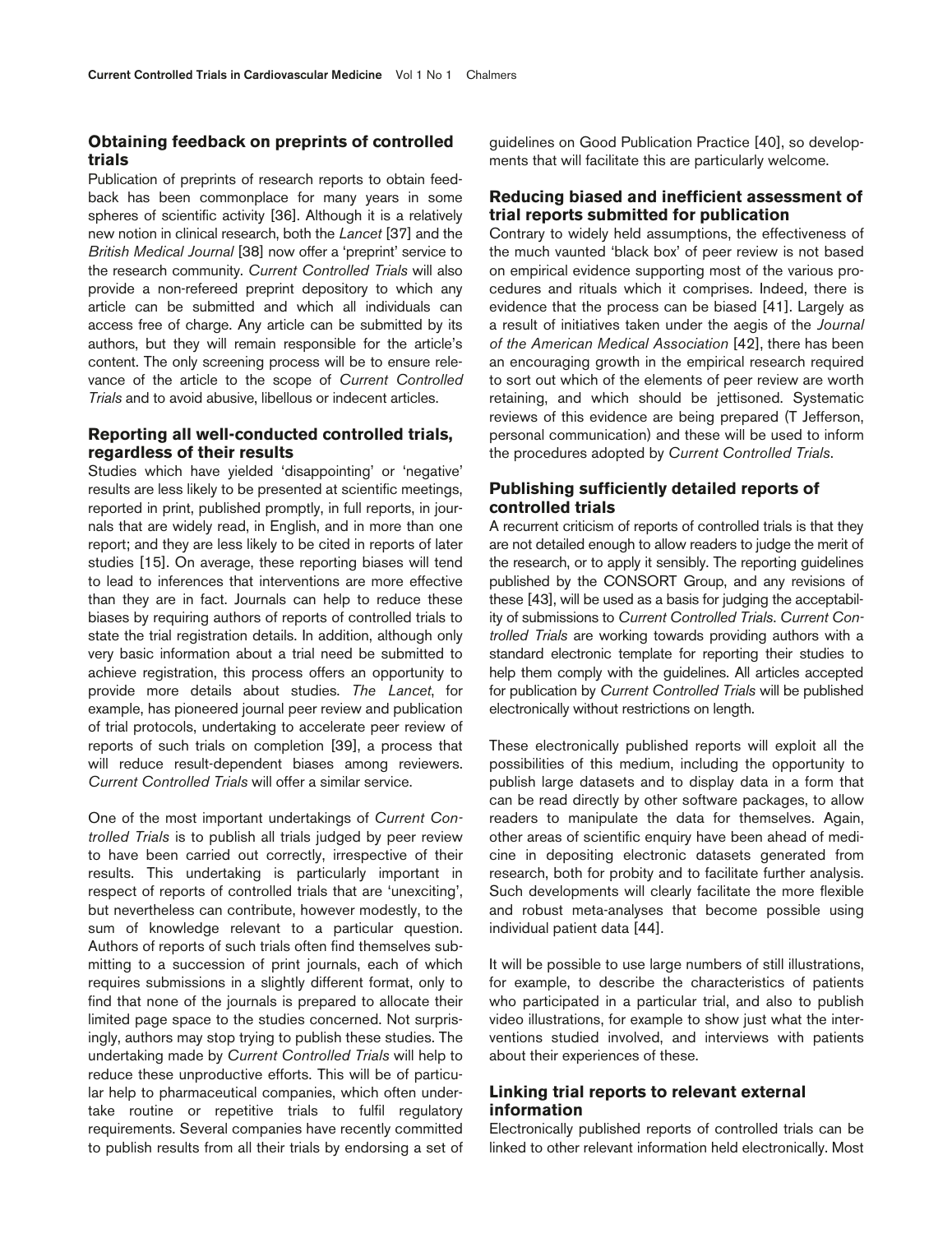obviously, links can be established with the bibliographic or full text records of other studies cited in the report, and with other reports of the same trial. In addition, because the CONSORT guidelines state that data from a new trial should be interpreted 'in the light of the totality of the available evidence' [43] and current reports of controlled trials rarely do this [13], links can be made to relevant systematic reviews. Furthermore, because many reports of trials end with an indication of the important questions that remain unanswered, links can be made to records of ongoing trials that are addressing those questions.

In addition to these links of very direct relevance to the report of a particular trial, considerable additional scope exists for links to other material of possible relevance, such as reports of similar trials, or background documents about the health problems, interventions or outcomes studied.

## **Providing readier access to reports of controlled trials**

Although the World Wide Web has transformed access to the results of research, in principle, 20<sup>th</sup> century publishing norms mean that price barriers still stand between the results of the research and those whose taxes, charitable donations and expenditure on drugs have supported the research. *Current Controlled Trials* believe that original papers publishing information about trials should be free to everyone. Research articles will therefore be available free both on the *Current Controlled Trials* website and in BioMed Central. This will help to make postpublication peer review more effective, using facilities similar to the *BMJ's* Rapid Response System.

## **Reviewing and amending reports of controlled trials after initial publication**

Postpublication review of published reports of controlled trials will sometimes uncover correctable errors, or the need for more appropriate analyses. Improvement of trial reports in response to these suggestions raises concerns about what should be regarded as the 'archival' version of a report, but this should not be a reason for failing to improve a report when it is clear that this is possible. All the pieces of information about and reports of a particular trial will need to be electronically threaded together, so that they can be assessed separately and together. As Tony Johnson, formerly editor of *Statistics in Medicine,* said at a meeting of the European Association of Science Editors:

"Current systems of peer review have failed to detect, let alone correct, even elementary mistakes in design, analysis, presentation and conclusions. Electronic publication will enable us to move away from the single version, printed paper, refereed by a small number of recognised experts, to a dynamic multiversion paper which can be updated as necessary to address criticisms of referees throughout the world" [45].

#### **Conclusions**

Important progress was made during the 20<sup>th</sup> century in developing robust research methods to assess the effects of medical and other healthcare interventions. Very substantial room for improvement remains, however [46]. A variety of strategies are required to improve matters so that clinical research meets more effectively the needs of people using the health services. Among these, electronic publication of information about and derived from controlled trials seems set to make an important impact.

#### **Acknowledgements**

I am grateful to Mike Clarke, Andrew Herxheimer, Richard Horton, Tom Jefferson, David McNamee, and Liz Wager for comments on earlier drafts of this article.

# **References**<br>1. Altman DG: 1

- 1. Altman DG: **The scandal of poor medical research.** *BMJ* 1994, **308**: 283–284.
- 2. Chalmers I, Grant AM: **Salutary lessons from the Collaborative Eclampsia Trial**. *Evidence-Based Medicine* 1996, January/February:39–40.
- 3. Eclampsia Trial Collaborative Group: **Which anticonvulsant for women with eclampsia? Evidence from the Collaborative Eclampsia Trial.** *Lancet* 1995, **345**:1455–1463.
- 4. Jones S: **Real promises, unreal expectations.** In *Genetics In Medicine.* NewYork: Milbank Memorial Fund, 2000. [http://www.milbank.org]
- 5. Angus DC, Birmingham MC, Balk RA, Scannon PJ, Collins D, Kruse JA, Graham DR, Dedhia HV, Homann S, MacIntyre N: **E5 murine monoclonal antiendotoxin antibody in gram-negative sepsis: a randomized controlled trial. E5 Study Investigators.** *JAMA* 2000, **283**:1723–1730.
- 6. Frederickson DS: **Sorting out the doctor's bag.** *Control Clin Trials* 1980, **1**:263–267.
- 7. Psaty BM, Weiss NS, Furberg CD, Koepsell TD, Siscovick DS, Rosendaal FR, Smith NL, Heckbert SR, Kaplan RC, Lin D, Fleming TR, Wagner EH**: Surrogate end points, health outcomes, and the drugapproval process for the treatment of risk factors for cardiovascular disease.** *JAMA* 1999, **282**:786–790.
- 8. Furberg CD: **Effect of antiarrhythmic drugs on mortality after myocardial infarction.** *Am J Cardiol* 1983, **52**:32C–36C.
- 9. Moore T: *Deadly Medicine*. New York: Simon and Schuster, 1995.
- 10. Teo KK, Yusuf S, Furberg CD: **Effects of prophylactic antiarrhythmic drug therapy in acute myocardial infarction. An overview of results from randomized controlled trials.** *JAMA* 1993, **270**:1589–1595.
- 11. MacMahon S, Collins R, Peto R, Koster RW, Yusuf S: **Effects of prophylactic lidocaine in suspected acute myocardial infarction. An overview of results from the randomized, controlled trials.** *JAMA* 1988, **260**:1910–1916.
- 12. Hine LK, Laird N, Hewitt P, Chalmers TC: **Meta-analytic evidence against prophylactic use of lidocaine in acute myocardial infarction**. *Arch Intern Med* 1989, **149**:2694–2698.
- 13. Clarke M, Chalmers I: **Discussion sections in reports of controlled trials published in general medical journals: islands in search of continents?** *JAMA* 1998, **280**:280–282.
- 14. Cowley AJ, Skene A, Stainer, Hampton JR: **The effect of lorcainide on arrhythmias and survival in patients with acute myocardial infarction***. Int J Cardiol* 1993, **40**:161–166.
- 15. Godlee F, Dickersin K: **Bias, subjectivity, chance, and conflict of interest in editorial decisions**. In *Peer review in health sciences.* Edited by Godlee F, Jefferson T. London: BMJ Books, 1999:57–78.
- 16. Weatherall D: **Academia and industry: increasingly uneasy bedfellows**. *Lancet* 2000, **355**:1574.
- 17. Angell M: **Is academic medicine for sale?** *N Engl J Med* 2000, **342**: 1516–1518.
- 18. Horton R: **North and South: bridging the information gap**. *Lancet* 2000, **355**:2231–2236.
- 19. ISIS-2 Collaborative Group: **Randomised trial of intravenous streptokinase, oral aspirin, both, or neither among 17,187 cases of suspected acute myocardial infarction: ISIS-2.** *Lancet* 1988, **ii**: 349–360.